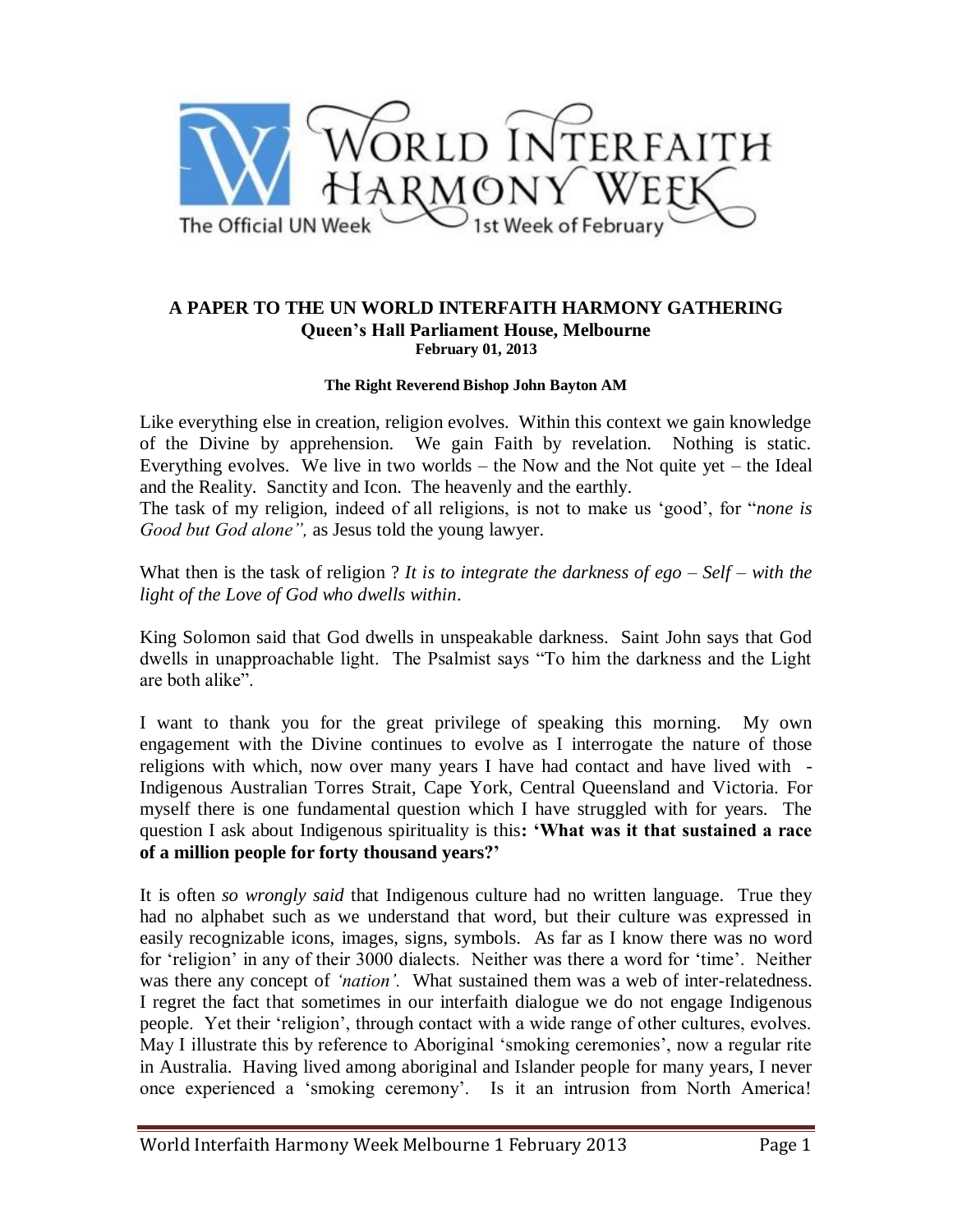However it is now an element in the evolutionary process, and we accept it as an authentic ceremony. Top End indigenous culture has to be influenced by Macassan religions for centuries. Likewise Cape York has been influenced by Melanesia, Polynesia and Indonesia.

What Indigenous spirituality has in common with all other religions is its Liturgy called *corroboree*. It is by means of corroboree that the myth of every tribe is put into touch with its own origins, by story-telling, by singing, by dancing, by prayers and by sacred space*. "Initiation into the sacred ritual and mythology of the tribe provides the authoritative background, a solid footing, and a sure hope for life*" [Aboriginal Men of High Degree' by A.P. Elkin  $UQP - p 5$  pub 1945]

Whenever I hear of "The traditional "owners of the land" I wish to cry out "**NO!**" for there was never a concept of 'Land Ownership' in Australian Indigenous culture. This was a completely different matter in the Torres Strait. And for this reason I consider the Mabo Case **not** to be defective. Indigenous Aboriginal Australians are a different race of people from TSI people. I well remember the day when an Eastern Island woman from Erub, came to see me in my Study on Thursday Island. Her daughter wanted to marry an aboriginal man from the region of Jacky-Jacky on Cape York. She said to me, "Baba (Father) we not want this daughter of we to marry this blackfella!"

The sacred space occupied by Torres Islanders and that of the people of Cape York was entirely different. Islanders owned their land. Aborigines were "*owned by the land".* Aboriginal men, women and children occupied the sacred space of their tribal lands and it was the Land that "owned them". In the end, it was the love of two people that prevailed; and it was within their love that I celebrated the Love of God between them in Holy Marriage.

What do we all have in common?

*The shape of Sacred Space* - Church, Cathedral, Synagogue, Mosque, Temple. Basically the architectural shape (and here I speak of my own former profession as an architect.)

*Sacred Liturgy- Remembrance* of origins. Initiation Rites. Prayers. The Pastoral offices of marriage and funeral rites. Every religion has its rituals, ceremonies and iconography. eg In Christianity we have the Liturgy of the Christian Eucharist with its fourfold ministries – *sacred narrative* – the proclamation of the scriptures; *singing* – psalms and hymns and spiritual songs; *dance; Prayers* all celebrated within sacred space- the Church building. And its annual round of Festivals –e.g. Christmas, Good Friday, Easter, Ascension, Pentecost... By Liturgy the myth of the Christian tribe is sustained because it puts Christians into touch with their own origins.

Judaism has its fundamental Liturgies; its sacred book wherein sacred narrative sustains belief; its ancient songs - the sacred Psalms, the Festive Occasions and Holy days eg Shabbat with its highly ritualized Evening meal; Yom Kippur, Succoth, Pesach (Passover), the Prayers.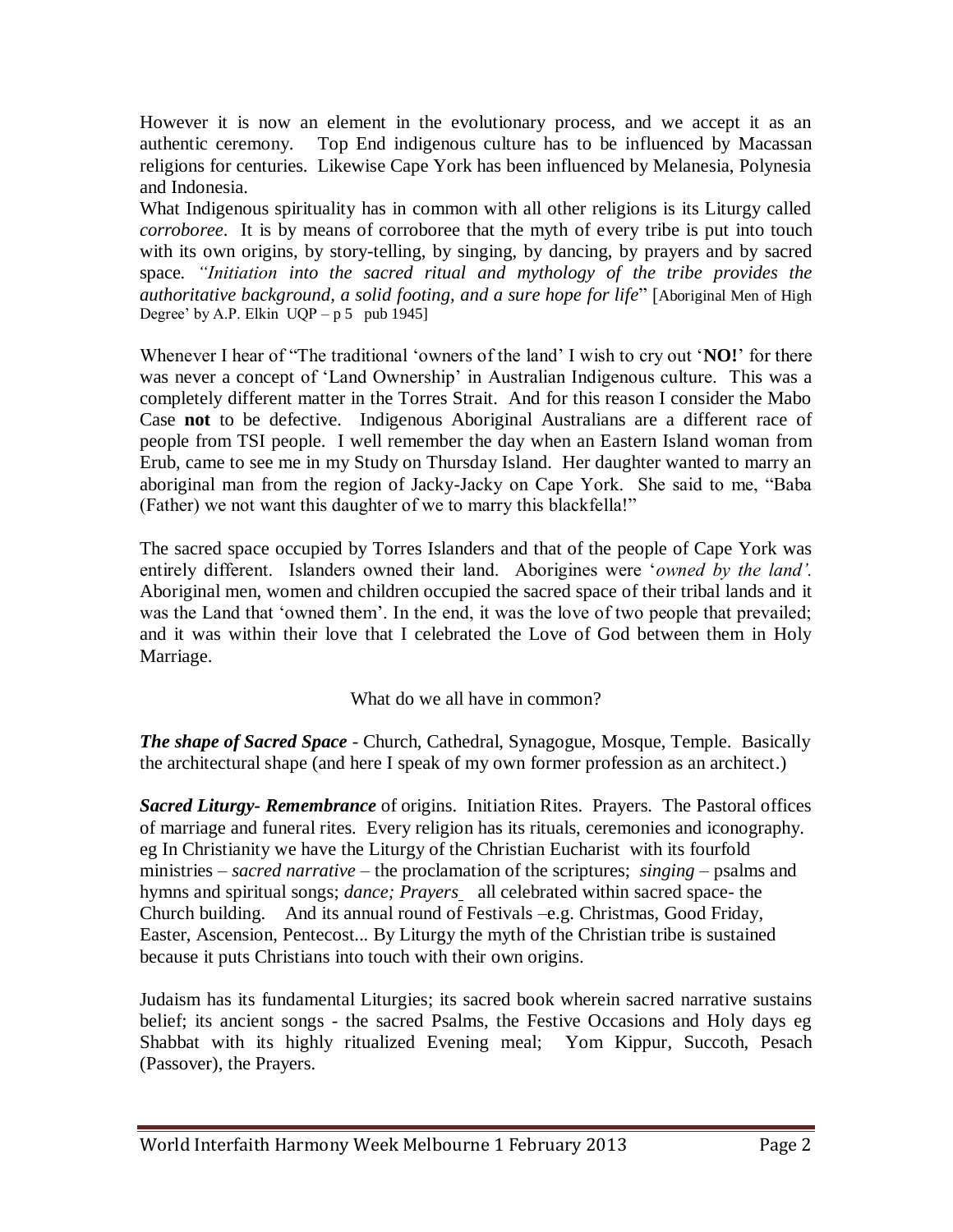Islam has also its fundamental Liturgies, sacred Book; Prayers with Proclamation and Holy Festivals. Islam has no liturgical worship, no priesthood, even though I often hear referred to Islamic Clergy. No such thing, for all have equal access to God. Yet as I consider it, the use of "clergy" in Islam is perhaps an indication of evolution. Is the Grand Mufti above all others? Is the chief Rabbi above all others?

So also the worship in the Hindu Temple where all of the senses are employed, most potently the sense of smell in the Incense. The offering of flowers. The ringing of bells, the waving of the sacred flame. The Sacred sound - OM.

*Sacred Scripture.* As I understand the nature of sacred scripture I am led to believe that sacred texts are not an end in themselves. If they are to be of any integrity today they need to be read at four levels of comprehension – literally, morally, allegorically, spiritually. Read only at the literal level they may lead to fundamentalism. Read only morally they have the potential for conflict with the Law of the land.

My understanding of Scripture is that it evolves. For example in the Authorized Version of the Bible, which was translated from many ancient texts, there are some words that in 2013 have a different meaning to those of 1611 AD. E.g. Jesus born in a "stable because there was no room in the inn'. 1611 – the Greek word ' $\kappa \alpha \tau \alpha \lambda \nu \mu \alpha$  meant Inn. We now know that that Greek word really means "Guest chamber".

Again the 1611 word 'carpenter' has given us an image of benches, saws and planes, whereas the Greek word "*tekton"* means something else. Architect, technician, stone mason.

Scripture evolves, or at least the understanding of scripture evolves to where it is relevant to every age and not to the past, because it is not simply "literature" but sacred text, unalterable yet open to revelation.

**Sacred Art.** From earliest pre-historic times cave walls were not meant to be art galleries. Rather they are iconostases, the point of transition from the "Other Place" to the Present. Indigenous Australian art likewise. A man would draw an image of the kangaroo he was about to hunt, thus giving him power over the life of the beast and forgiveness for taking its life. Every known religion has the beauty of its iconography.

In the Hebrew Scriptures (Exodus 20) there is an injunction against the making of "graven", that is "three dimensional" images. This prohibition was never ever kept as we know from our interrogation of the sacred texts – e.g. the Cherubim over the Ark of the Covenant; the great bronze sculpture of Solomon"s Temple and so on. In Islam there are thousands of stunning representations of people, the built environment, beasts, though the Prophet (may His Name be praised) is invariably shown with his face veiled. Persian miniatures (miniature does not mean "small;" but "green" as in background). The most beautiful piece of architecture in the entire world is the so called "Dome of the Rock", with the entire Qu'ran written in mosaic tiles around its entire circumference. However the iconography of Islam has no devotional quality, unlike the iconography of Orthodox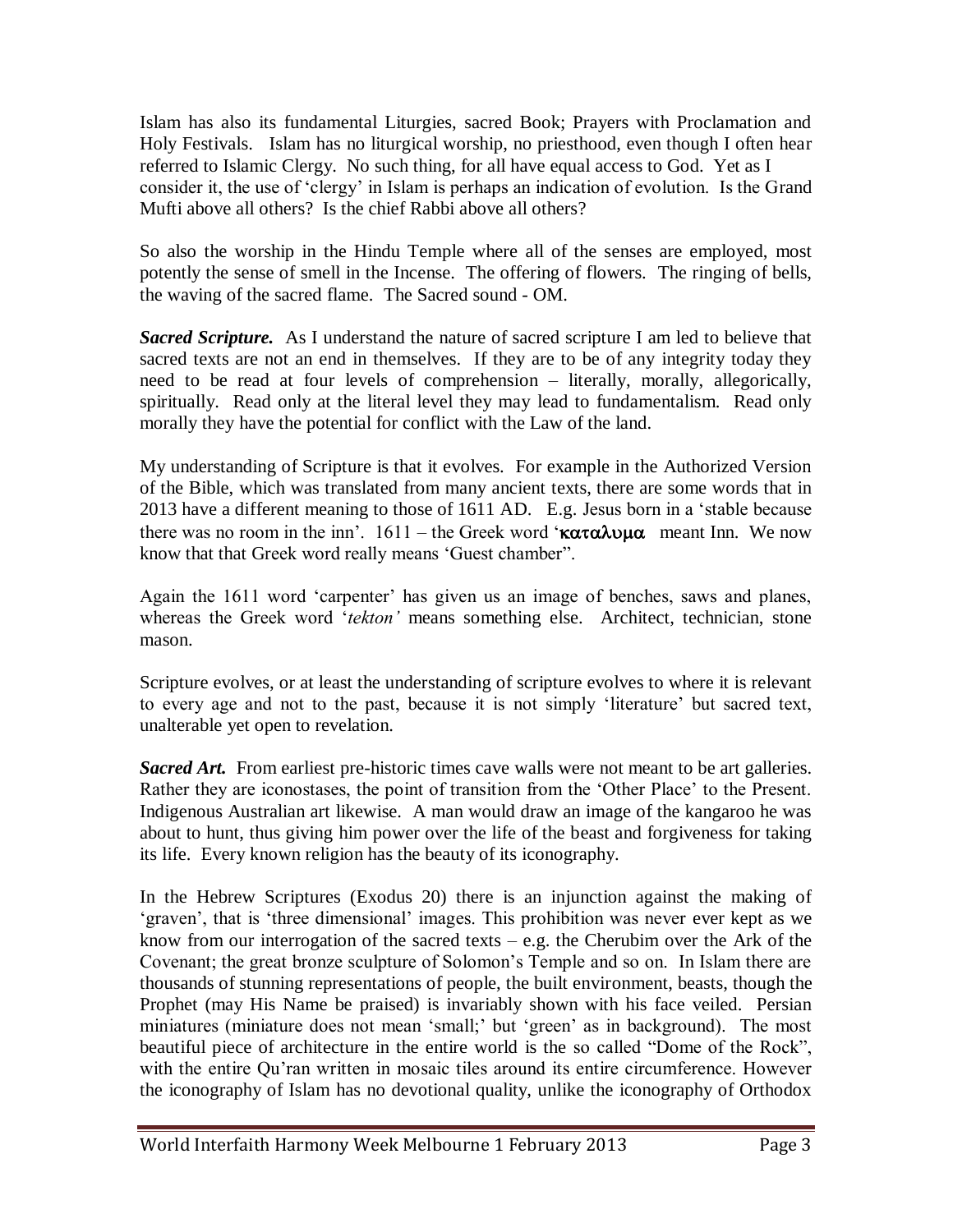and Oriental Christianity. All images of the Prophet are calculated to surround him with an aura of majestic mystery.

Tibetan Buddhist art is essentially cyclic with its magnificent coloured sand *cosmograms* and Tantric mandalas many of which are potent symbols of the cosmos in simultaneous evolution and disillusion, in tension and repose. I am sure there will be in this audience today some who experienced the magic and the mystery of the building of a sacred cosmogram of the Universe by Tibetan monks at the University of Melbourne some years ago.

*Sacred environment.* The Hebrew Scriptures tell us that in the beginning God created the cosmic and the natural environment. When God"s Yahweh ("Adonai" – how, even the name of God in Judaism has evolved – first El Shaddai, then Adonai, then Yahweh - had created our first parents he gave them authority over all the natural environment (Genesis 1 v 28) "Be fruitful and multiply; fill the earth and subdue it."

In India, in the Vedic period (circa 3000BC) every aspect of the universe was considered sacred. Father Heaven and his wife Mother Earth. The dawn was Usha and the night was Ratri. Rivers were goddesses and Indra, lord of the rain, king of all gods.

It is in the integration of these opposites people worshipped. Their symbol? Alternating squares of black and White. To the Western mind 'black and white' are the symbols of conflict. Not so in the East, where "black and white are the symbol of integration of opposites.

In Indigenous spirituality there is 'The Dreaming'. Everyone has his/her own "Dreaming". The icon of each person"s Dreaming was his/her *augud (*sacred totem).

A most interesting example of the sacredness of the *augud* may be read into Captain James Cook"s encounter with the aborigines of what is now the Endeavour River in north Queensland. During the six weeks of their enforced stay, Botanist Sir Joseph Banks and artist Parkinson acquired some knowledge of the local language. On observing a kangaroo (*macropodus*) which Parkinson drew (now a most famous painting) Banks asked the locals "What is the name of this animal?" to which they replied "kangaroo". And so it became known universally as "kangaroo". What Banks and Parkinson did not know was that in the language of those indigenous, 'kangaroo' means "We are not going to tell you". The Kangaroo was "*augud"* sacred to the tribe who would never kill it or eat it!

[When I was consecrated bishop the Indigenous people with whom I had lived gave me my "*augud*" – the Platypus. The creature of two worlds – air and water-conscious and unconscious. There was no such thing as "Dreamtime" for all is held in anamnesis – the past, the present and the future are One. The entire land was sacred, even though certain places were and are held to be of particular significance and pre-invasion culture was based on the regular conservation, preservation of the land.]

Every Religion has its Sacred sites – Mecca, Jerusalem, The Ganges, The Potala .

I remember in February 1983 I had a conversation with French writer and photographer M. Phillipe Blanc and Mr Gabriel Lafitte director of the Tibetan Information Service. In a subsequent Press interview I told the newspaper "there is a real link between Christianity and Tibetan Buddhist spirituality through the writings of Carl Jung. These things took place after the first visit of the Dalai Lama during the winter of 1982.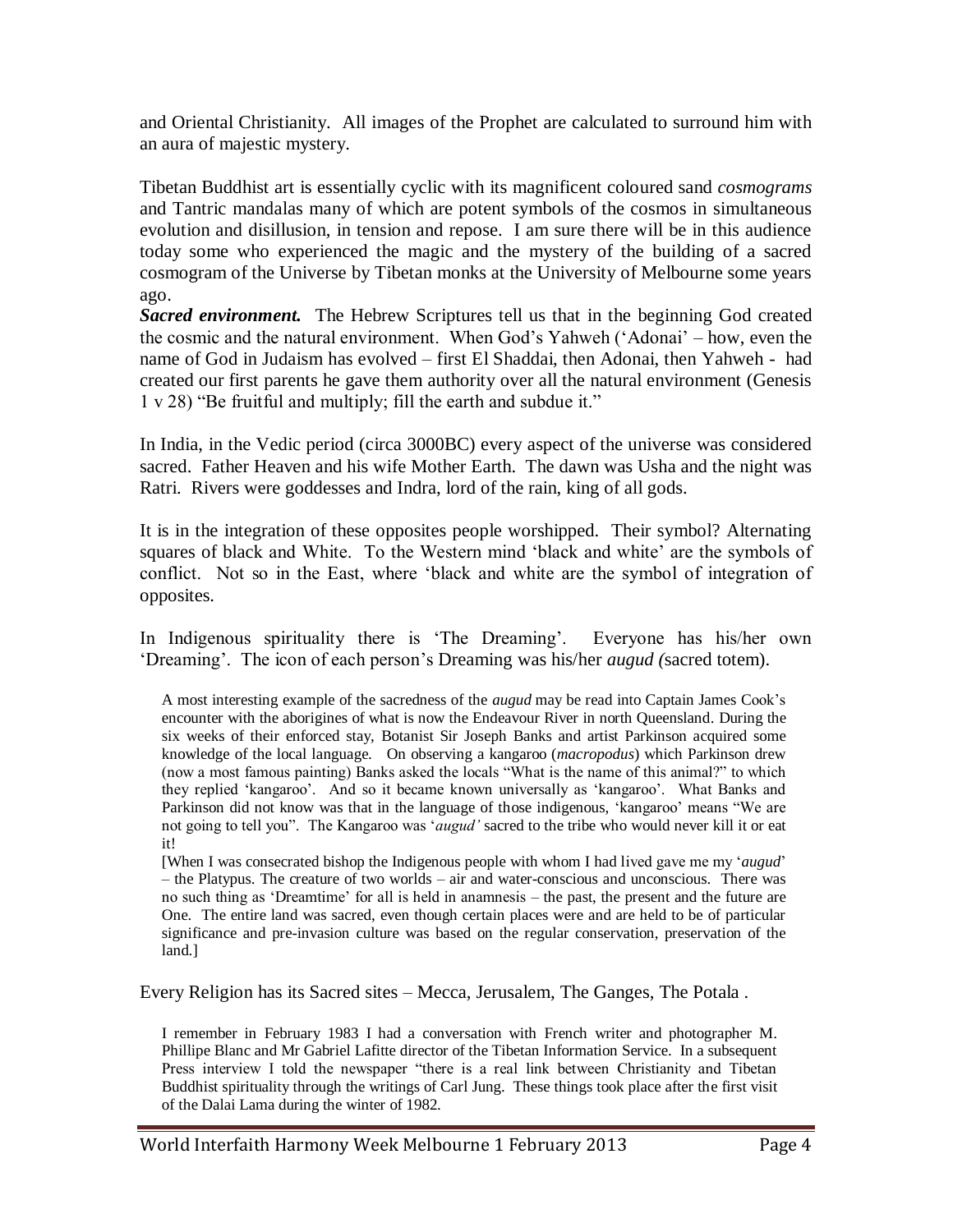Traditional Tibetan art is essentially religious with love of nature and the natural environment linked to love of others who are also called to care for the land.

Islam has a profound relationship with the environment where the heart of reason is enshrined in the walled Garden – Paradise. "In Islam the inseparable bond between Man and nature, and also between the sciences of nature and religion is found in the Qu"ran itself; the divine book, which is the logos and word of God. As such it is both source and the Universe" to quote Seyyed Hossein Nasr whose writings would be known by many here this morning. ['Parabola Spring 1999 pp40ff]

Paradise is a Garden. This idea predates Islam and is found in the Hebrew Book of Genesis. In fact mention of paradise as a Garden goes back to the Sumerian period (4000 BC) the "Divine garden is also mentioned in the Epic of Gilgamesh "In this immortal Garden there stands a Tree..... The word 'Paradise' comes from- the Farsi (Persian) *pairidaezi – pari = aroud; daeza = a wall.*

Today we have gathered in the context of interfaith dialogue. I have presented some of the points of common interest that we hold. However we not only celebrate the things we hold in common, we **are here to celebrate our differences.**

Above all else what we hold in common is God"s love for us, our love of God and our love of one another. The love of God and the profound expression of it. It is for this reason that the God of the Christians exists in the Unity of Hospitality – One in Three, Three in one. For us it is only in the complexity of plurality the Uniqueness of Oneness can be expressed. We do not worship three gods! Consider what this means in terms of music. When Arnold Schoenberg struggled with his great Opera *Moses and Aaron* in May 1932 for six months, he finally arrived at the sound of the God of Moses speaking from the burning bush, by employing six singers to proclaim the Voice of God – soprano, tenor, baritone, coloratura, contralto, basso profundo. Only in the complexity of plurality could he express the uniqueness of Oneness! This, as I understand it, as an artist, is true of all disciplines.

We do not all hold to the same concept of sacred space. For example, whereas in Judaism, Christianity, Buddhism, Hinduism and Indigenous religions there is a focus, the Mosque has no liturgical focus, the mirhab simply points to the direction of Mecca.

Neither do we all hold to a common Universal concept of Liturgy, nor of Sacred Scripture.

I believe we live in parallel Universes – the one which we can see, with its billions of galaxies (By the way, if we need any evidence of the evolution of science remember Galileo!) If we need any evidence of the evolution of literature remember Assyrian cuneiform; if we need any evidence of the evolution of speech consider what Edison would have thought of the iPod! Or of religion when Abraham stretched forth his hand to slay his son, his firstborn, the one he loved Isaac or Ishmael ? In the evolution of religion God"s intervention put an end to human sacrifice.